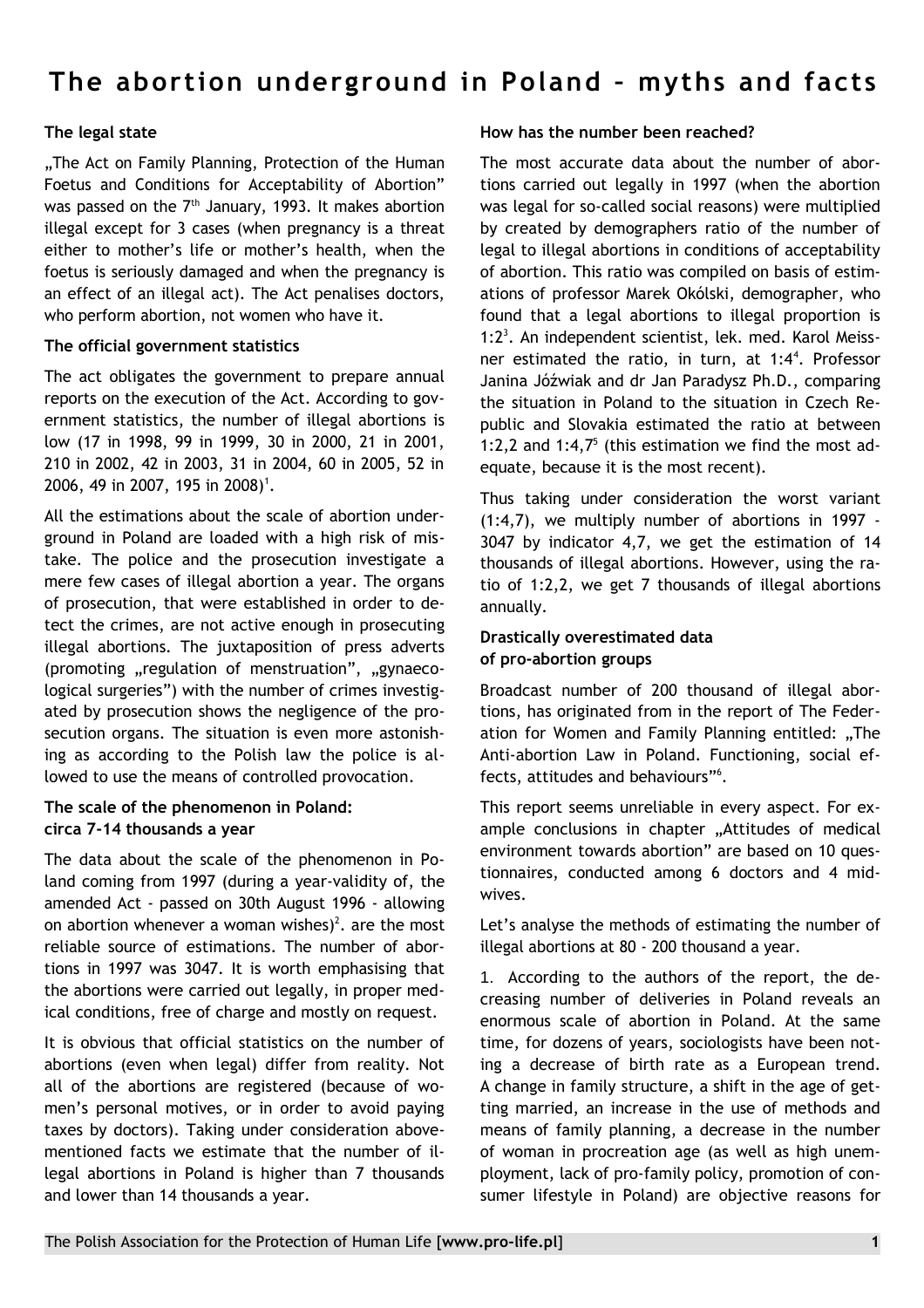the decrease in birth rate. The acceptability of abortion is just one of many (not the most important) factors influencing the trend.

2. The authors of the report estimate the scale of abortion underground comparing the situation in Poland with the ones in countries like Lithuania, Czech Republic, Latvia. However, such estimates do not seem authoritative. "Comparisons with Baltic countries and other European neighbours cannot be any justification for the evaluation of the number of abortions in Poland. Frequency of STD's (including HIV), deaths connected with pregnancy, confinement and delivery, foetus and infant mortality are in these countries higher than in Poland. The high amount of abortions which leads to such complications are one of the reasons of this state is. (...) Social and healthy situation of this countries and of Poland is uncomparable. $"'.$ 

# **The points showing fallacies of pro-abortionist's estimates**

1. The Poles have stopped to perceive abortion neither as a "surgery" nor as "the method of the birth control". Even before passing the life protection Act, a rapid decrease in the number of abortions had been observed (see: the graph). The number of respondents showing a need for protection of the unborn child has risen in the last 20 years. The OBOP data from June  $2003<sup>8</sup>$  say about  $81\%$  (50% said "yes" and 31% said "rather yes") of advocates of legal protection of unborn children.



*Diagram 1. Abortions carried out legally in Poland. Data source: 2001-2009 Government Report on the Execution of the 7th January, 1993 Act, The Ministry of Health Report 2002.*

2. The decreasing death rate related to pregnancy, confinement and delivery (compare with the graph below), continuously better reproduction health of women and falling infant death rate contradict the 200 thousand illegal abortions a year suggested by The Federation for Women and Family Planning. The mass scale of illegal abortions would rather cause the situation to worsen, not to improve, as it does.



*Diagram 2. Deaths connected with pregnancy, confinement and delivery. Data source: 2001-2009 Government Report on the Execution of the 7th January, 1993 Act.*

3. The falling number of stillbirths is observed in Poland. The mass classification of illegal abortions as miscarriages is impossible then. The rate of stillbirths of 1000 women in reproduction age in years 1990 - 2001 fell twice (from 6 to 3). An absolute decrease in the rate of stillbirths is shown below.



*Diagram 3. Natural miscarriages in Poland. Data source: 2001-2009 Government Report on the Execution of the 7th January, 1993 Act and data from the Ministry of Health (MZ-BP-P-0620-5364 - Z/MH/10).*

#### **Overestimating the scale of abortion underground**

Severe overestimations of the scale of abortion underground have taken place many times in the history. This pro-abortionists method is used as means to legalise abortion. Some of the examples are listed below.